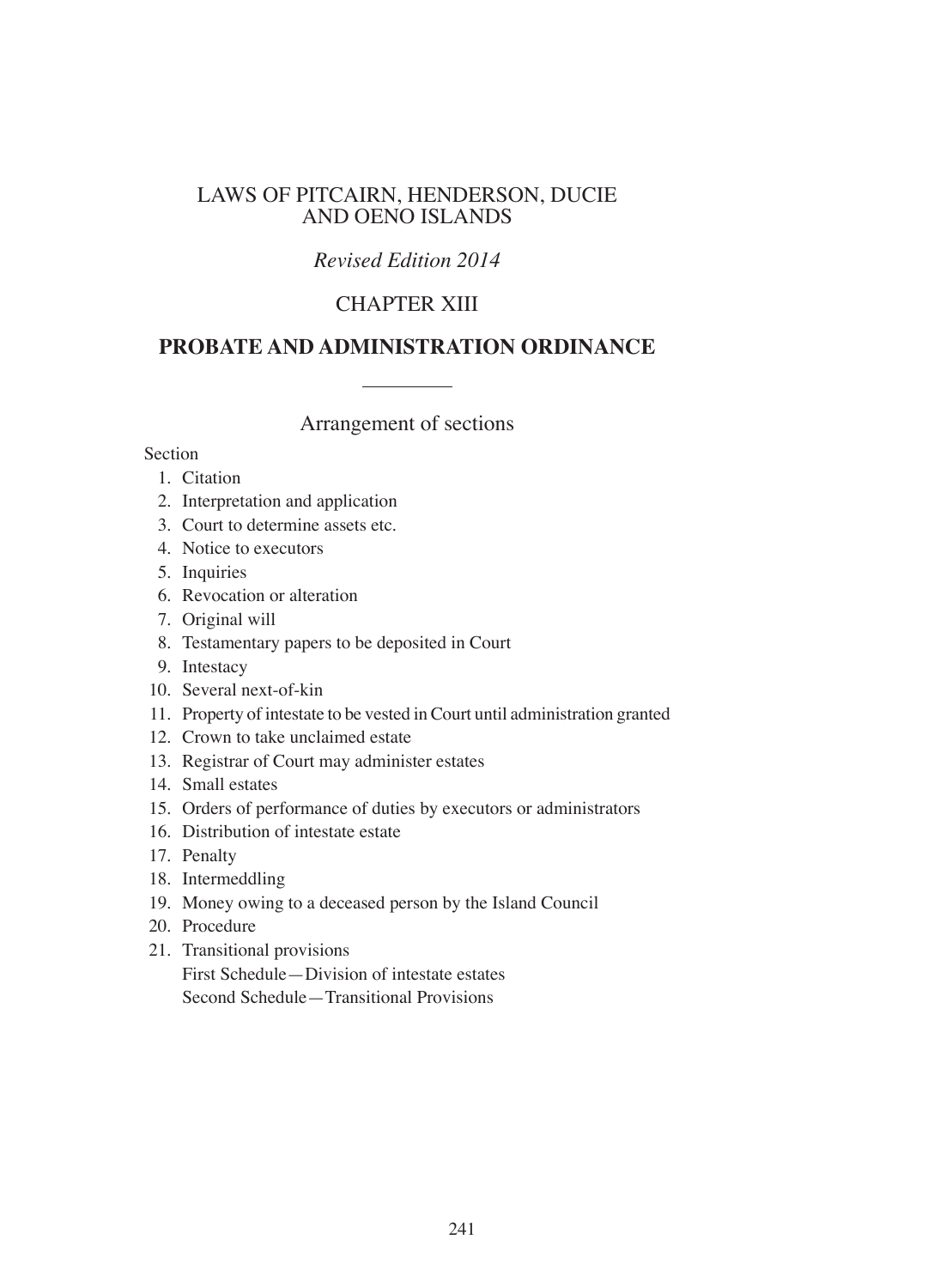Ordinances: No. 9 of 2000 No. 2 of 2014

**Citation** 

Interpretation, jurisdiction and application.

#### **An ordinance to declare the law relating to probate, administration and intestate succesion**

[1st August 2000]

**1.** This ordinance may be cited as the Probate and Administration Ordinance.

**2.**—(1) In this ordinance—

- "administration" means probate of the will of a deceased person and includes letters of administration of the estate of a deceased person, granted with or without a will annexed;
- "Court" means the Supreme Court;
- "estate" means the estate in the Islands of a deceased inhabitant or former inhabitant thereof;

"immovable property" shall include a chattel real; "intestate" means without having made a will;

"Land and Estates Court" means the Land and Estates Court established by the Lands and Administration of Estates Ordinance No. 2 of 1967 repealed upon the commencement of this ordinance.

(2) Subject to this ordinance, the Supreme Court shall have exclusive jurisdiction in all matters of probate, administration and intestate succession in estates comprising movable or immovable property or both.

(3) This ordinance shall have no application to the estate of any person who died on a date prior to the commencement of this ordinance.

**3.** The Court shall determine the assets and liabilities of the deceased and shall ascertain the value of the movable property comprised therein as correctly as the circumstances allow.

**4.** The Court may of its own motion or on the application of any person claiming an interest under a will give notice to the executors (if any) named therein to prove the will or to renounce probate by application to the Court.

**5.** The Court may refuse to issue probate or letters of administration until all inquiries which the Court sees fit to institute have been answered to its satisfaction.

**6.** Revocation or alteration of a grant of probate or administration may be made for reasons to be recorded.

**7.** Every original will which has been proved in the Court shall be kept and filed in the Court.

**8.** Any person having the possession or control of any

Court to determine assets etc.

Notice to executors.

Inquiries.

Revocation or alteration.

Original will.

Testamentary papers to be deposited in Court.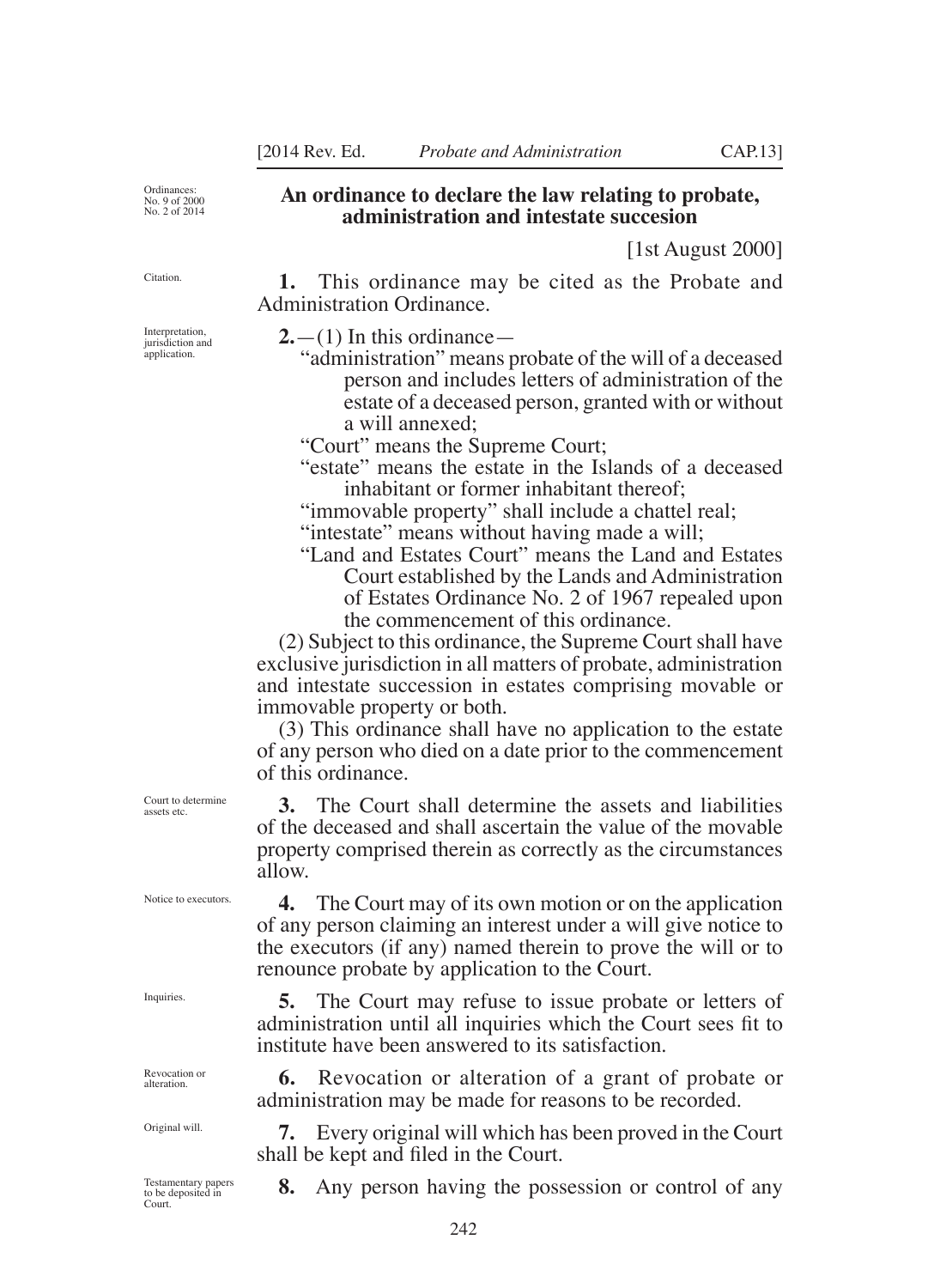paper or writing of a deceased person being or purporting to be testamentary shall forthwith deliver the original to the Court and deposit it there. Any person failing or neglecting to do so for fourteen days after having knowledge of the death of the deceased shall be liable to such penalty not exceeding two hundred dollars as the Court may think fit to impose.

**9.** The Court in granting letters of administration shall Intestacy. proceed as far as may be as in cases of probate.

**10.** When administration is applied for by one or some Several next-of-kin. only of the next-of-kin, there being other next-of-kin equally entitled thereto, the Court may require proof that notice of the application has been given to the other next-of-kin.

**11.** From the death of an intestate until administration be **Property of intestate** granted, his or her movable property shall be vested in the Court.

**12.** If within three years of the date of any estate having become vested in the Court as provided by section 11 of this ordinance, no claimant or other person has been found to be the next-of-kin to the deceased or to have established a right to the property, the proceeds of such estate shall become the property of the Crown.

**13.** The Registrar of the Court shall have power to Registrar of Court administer estates and if so appointed by the Court shall act net determinister under the direction of the Court and shall be indemnified thereby.

14. Where it appears to the Court that the assets of a Small estates. deceased person do not exceed movable property to the value of two hundred dollars or immovable property comprising one section of house land or both such movable and immovable property, the Court may without any probate or letters of administration or other formal proceedings, after paying the debts of the estate from the proceeds of such movable property (if any), transfer the nett assets of the estate to such person or persons as may be entitled and shall not be liable to any action or claim in respect of anything done under this ordinance.

**15.** The Court may of its own motion or on the application orders of of any interested party or creditor issue a summons requiring the executors or administrators to show cause why an order for the administration of the property of the deceased should not be made.

**16.** The property of an intestate shall be divisible **Distribution of** according to the First Schedule hereto.

to be vested in Court until administration granted.

Crown to take unclaimed estate.

performance of duties by executors or administrators.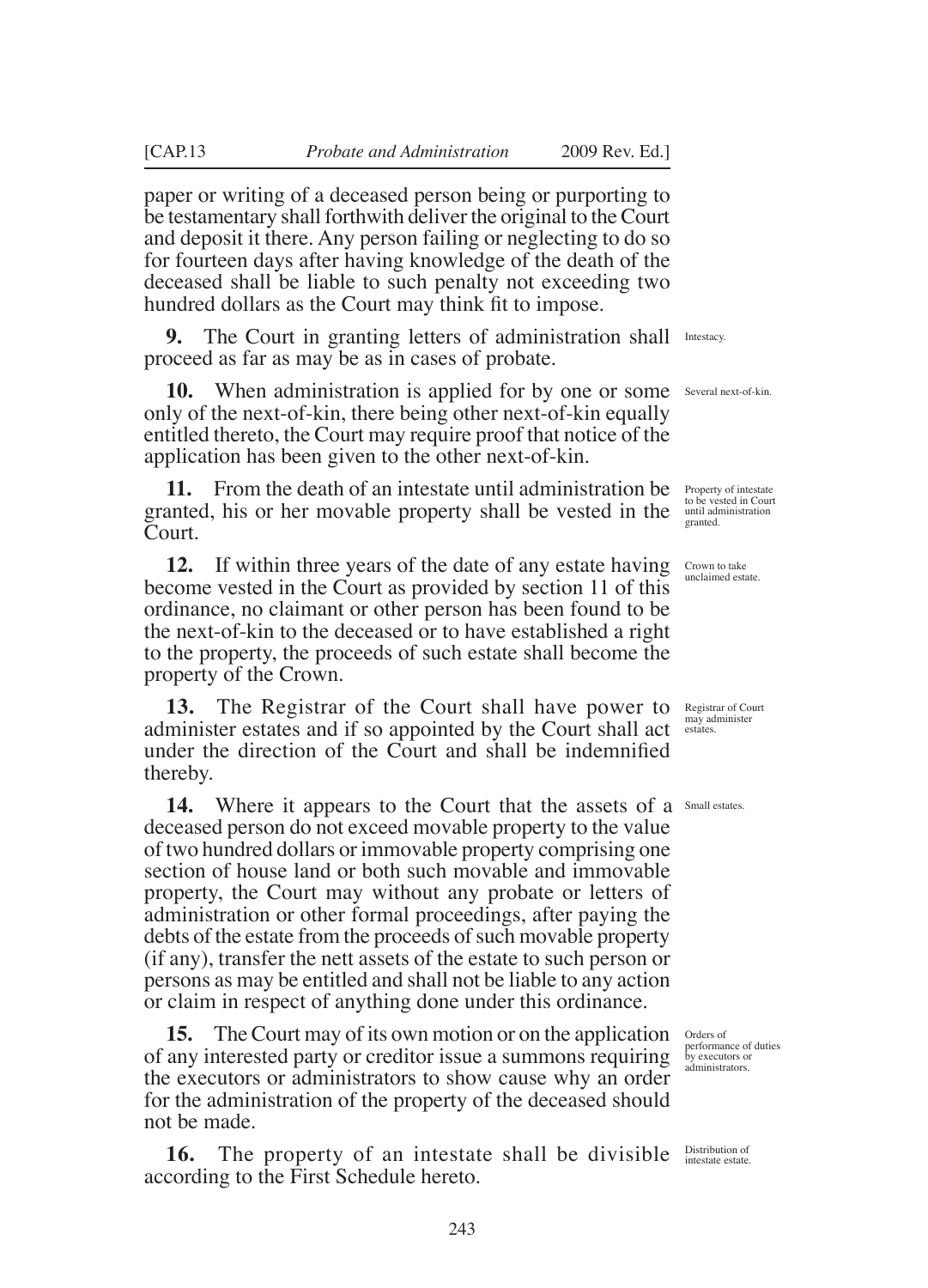Penalty.

Intermeddling.

**17.** Any person who refuses or neglects to obey an order of the Court pursuant to this ordinance shall be liable to a fine not exceeding five hundred dollars or to imprisonment for a term not exceeding one hundred days or to both such fine and imprisonment.

**18.** Any person taking or dealing with the property of a deceased person before the Court has adjudicated thereon shall be liable to a fine not exceeding five hundred dollars recoverable by distress and the Court may in its discretion order such person to be prosecuted for theft.

**19.** Should the Island Council owe any money to a deceased person whether in the employ of the Council or not such money shall not be paid over until the estate has been adjudicated upon by the Court.

**20.** The Court shall exercise its jurisdiction in probate and administration under the provisions of this ordinance in accordance with procedure established by rules of Court to be made by the Chief Justice and until such rules have been made or so far as occasion may require the Court shall observe as nearly as local circumstances permit the practice and procedure observed by and before courts of justice in England in the exercise of the corresponding jurisdiction, powers and authority

**21.** Transitional provisions consequent upon the repeal of the Lands and Administration of Estates Ordinance are set out in the Second Schedule.

Money owing to a deceased person by the Island Council.

Procedure.

Transitional provisions.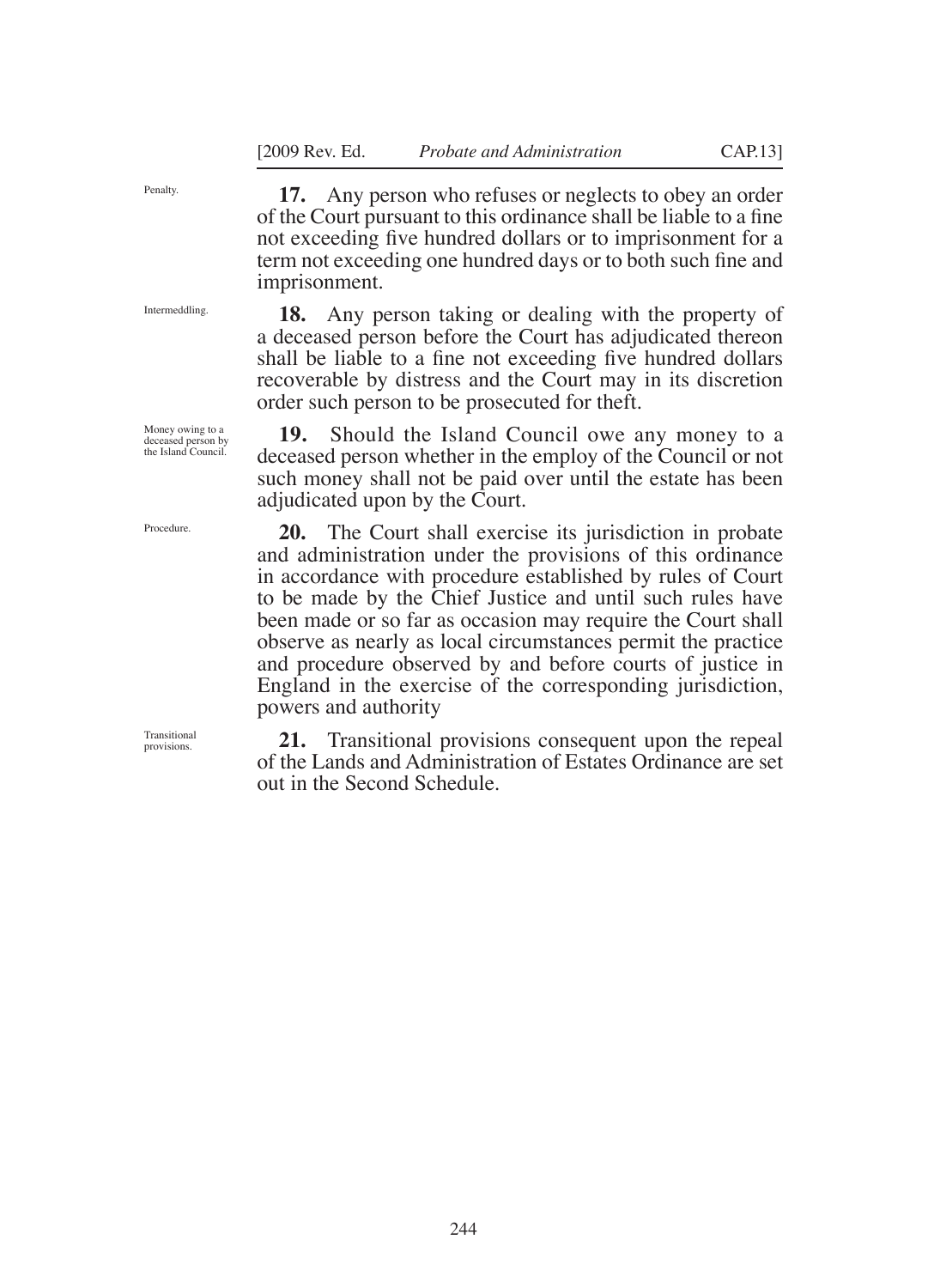### **first SCHEDULE**

### DIVISION OF PROPERTY ON AN INTESTACY

#### Section 16

## **[If the deceased die leaving The representatives of the**

# **deceased shall take in the following proportions.**

1. Husband or wife only All to husband or wife.

- 2. Husband or wife and child One third of movable property and or children the whole of any immovable the whole of any immovable property to the husband or wife, two thirds of movable property to children in equal shares. In the case of deceased children who have left issue such issue shall take equally amongst them their deceased parent's share.
- 3. Husband or wife and parents All to husband or wife.
- 4. Husband or wife, and sibling(s)All to husband or wife.

| 5. | Mother or father or both                                    | All to mother or father, or to both<br>mother and father in equal shares.                                                                             |
|----|-------------------------------------------------------------|-------------------------------------------------------------------------------------------------------------------------------------------------------|
| 6. | Mother or father or both, and<br>sibling(s)                 | All to mother or father, or to both<br>mother and father in equal shares.                                                                             |
| 7. | $Child(ren)$ or grandchild $ren)$<br>by deceased child(ren) | Amongst children in equal shares,<br>the grandchildren by deceased<br>children taking amongst them their<br>deceased parent's share.                  |
| 8. | Brother(s)/sister(s)/nephew(s)/n<br>nice(s)                 | Amongst brothers or sisters in equal<br>shares, the children of deceased<br>brothers or sisters taking amongst<br>them their deceased parent's share. |
| 9. | Brother(s)/sister(s),<br>grandparent(s)                     | All to brother(s)/sister(s).                                                                                                                          |
|    | 10. Brother(s)/sister(s),<br>uncle(s)/aunt(s)               | All to brother(s)/sister(s).                                                                                                                          |
|    | 11. Grandparent(s) and no nearer<br>relation                | All to grand parent $(s)$ in equal<br>shares.                                                                                                         |
|    | 12. Grandparent(s)/uncle(s)/<br>aunt(s)                     | All to grand parent $(s)$ in equal<br>shares.                                                                                                         |
|    | 13. Great-grandparents(s) and no<br>nearer relation         | All to great-grand parent $(s)$ .                                                                                                                     |
|    | 14. Great-grandparents(s),<br>uncle(s)/aunt(s)              | All equally.                                                                                                                                          |
|    | 15. Uncle(s)/aunt(s)                                        | All equally.                                                                                                                                          |